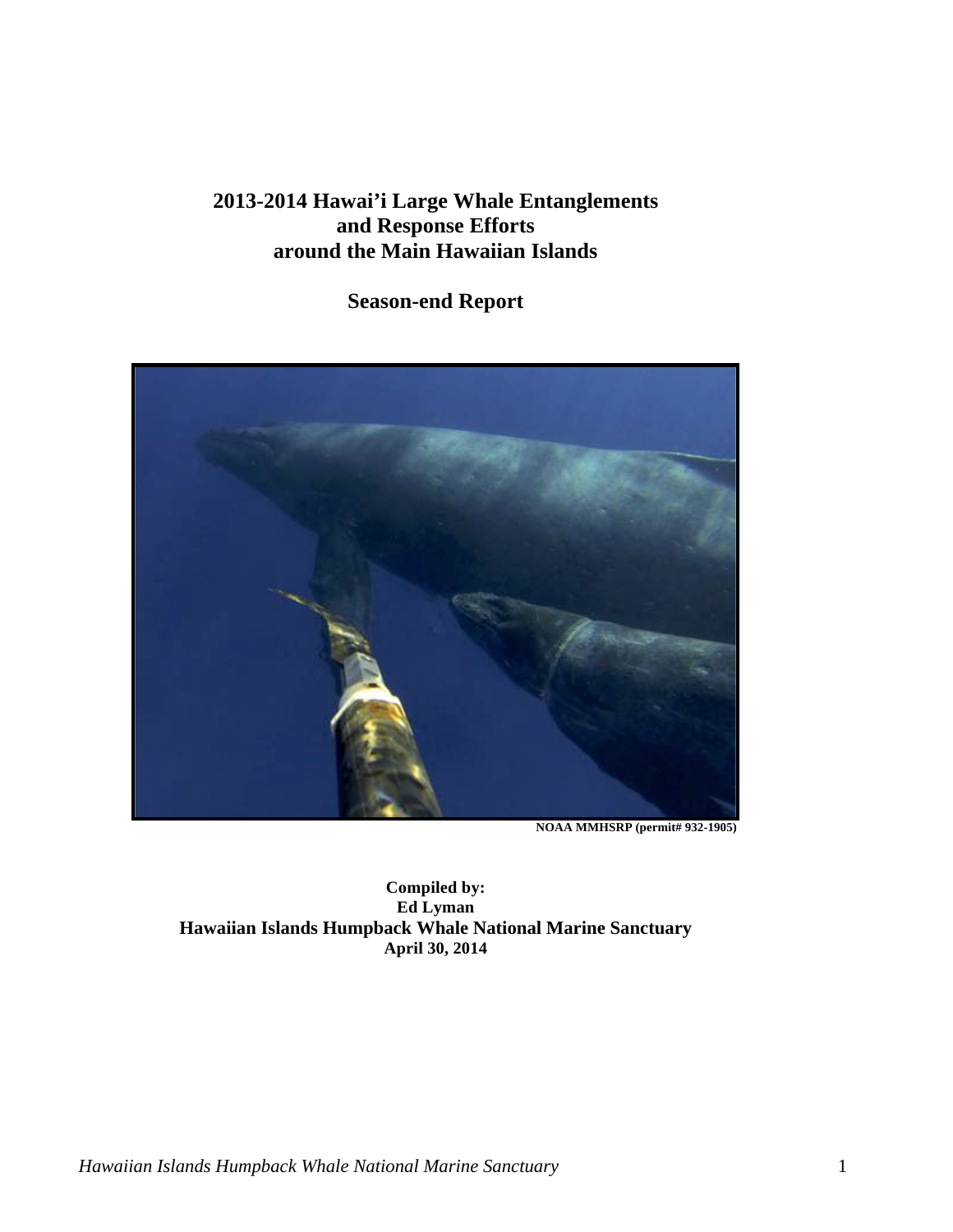## **Background:**

 entanglements; and to gather valuable information that may mitigate entanglement threat and The Hawaiian Islands Humpback Whale National Marine Sanctuary (Sanctuary) receives, and when appropriate, responds to, reports of humpback whales, and other marine animals in distress. The Sanctuary works closely with NOAA's National Marine Fisheries Services' (NOAA Fisheries) Office of Protected Resources (OPR), Pacific Islands Regional Office (PIRO), Pacific Islands Fisheries Science Center (PIFSC), NOAA Corps, and Office of Law Enforcement (OLE); Hawaiʻi's Department of Land and Natural Resources (DLNR); and the United States Coast Guard (USCG). The Sanctuary coordinates response efforts involving entangled large whales around the main Hawaiian Islands, under the Hawaiian Islands Large Whale Entanglement Response Network (Network), which is a collaborative effort between the state and federal agencies already mentioned, local whale researchers, the tour industry, fishers, and many private citizens. The primary objectives of the Network are to provide safe and authorized response to entangled large whales; free some from life threatening other threats, like ship strikes, in the future. All Network efforts involving close approach to large whales are authorized, and permitted, under NOAA Fisheries' Office of Protected Resource's Marine Mammal Health and Stranding Response Program (MMHSRP; permit # 932-1905).

The Hawaiian Islands Large Whale Entanglement Response Network, now in its  $12<sup>th</sup>$  season, comprises over 250 members who have received various levels of training in order to support large whale response efforts statewide. More than 375 hours of training have been conducted since 2002. Caches of specially designed equipment have been established on the islands of Hawai'i, Maui, Oʻahu, and Kauaʻi to support entanglement response efforts (see Figure 1).



**Figure 1: Confirmed entanglement reports from Hawai'i between 2002 and 2014** 

*Hawaiian Islands Humpback Whale National Marine Sanctuary* 2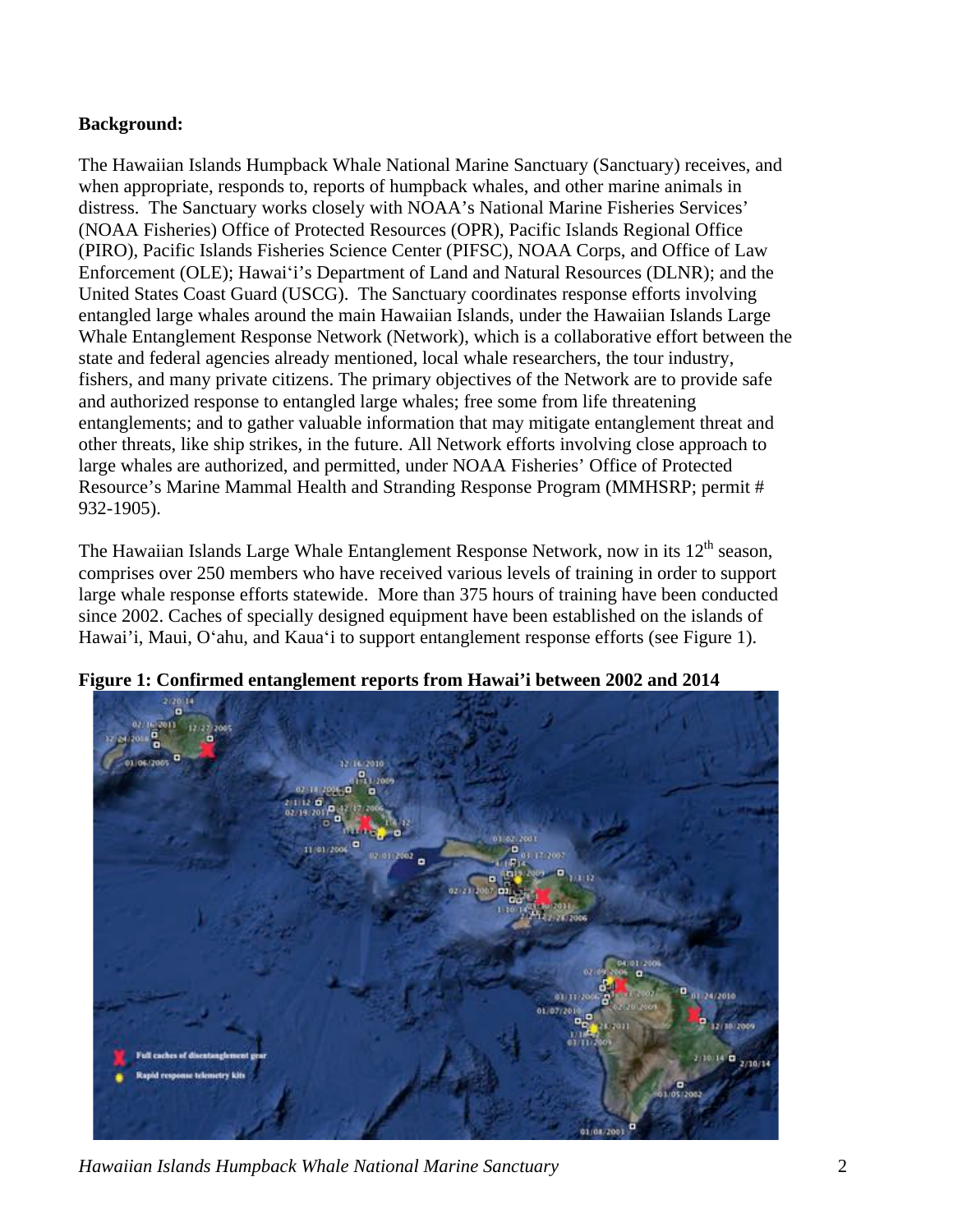Since 2002, the Sanctuary has received more than 267 reports of large whales entangled in many as 88 different individuals (see Figure 4). All but three of these reports – a sei whale and gear. The earliest confirmed report of a humpback whale entangled based on the breeding/ calving season was Nov 1 (2007), while the latest was April 25 (2008). Confirmed reports generally start in December, increase in frequency through February, and then decline into April (see Figure 2). The number of reports has generally increased each season (see Figure 3). Overall, 139 reports were confirmed as truly involving entangled large whales, representing as two sperm whales, were humpback whales.





Time of the season

 The Network does not, or cannot, respond to every report of an entangled whale. Past responses and thorough vetting of initial entanglement reports has shown that approximately half (48.0%) of reports here in Hawai'i have been misreported or cannot be confirmed (Lyman *et al*, 2007; HIHWNMS data, 2014). Today that value is 52.1%. This last season the percentage of unconfirmed reports (i.e. unable to confirm or confirmed as not representing an entangled whale) was 43.2% (N=37). Examples of misreports include: white-flippered humpback whales interpreted as carrying gear; animals in the proximity of gear, but not entangled; reflections off the wet backs of animals interpreted as buoys; calves being interpreted as gear; and surface behaviors, like breaching, being interpreted as animals trying to throw an entanglement. Figure 3 shows the total number of reports received each season broken down by confirmed and unconfirmed.

Since 2002, the Network has a mounted over 140 on-water or in-air responses. In those cases when an on-water response should and could be mounted, the network has a 40% success rate freeing entangled large whales of all or significant amounts of gear. Many reports come in too late in the day; represent animals too far offshore, or in conditions that are not conducive (e.g. rough sea state) for mounting rescue efforts. However, the biggest contributor to an unsuccessful response is simply not re-locating the animal. If there is no standby vessel, then an entangled whale ends up being a rather large needle in an even larger haystack. Over the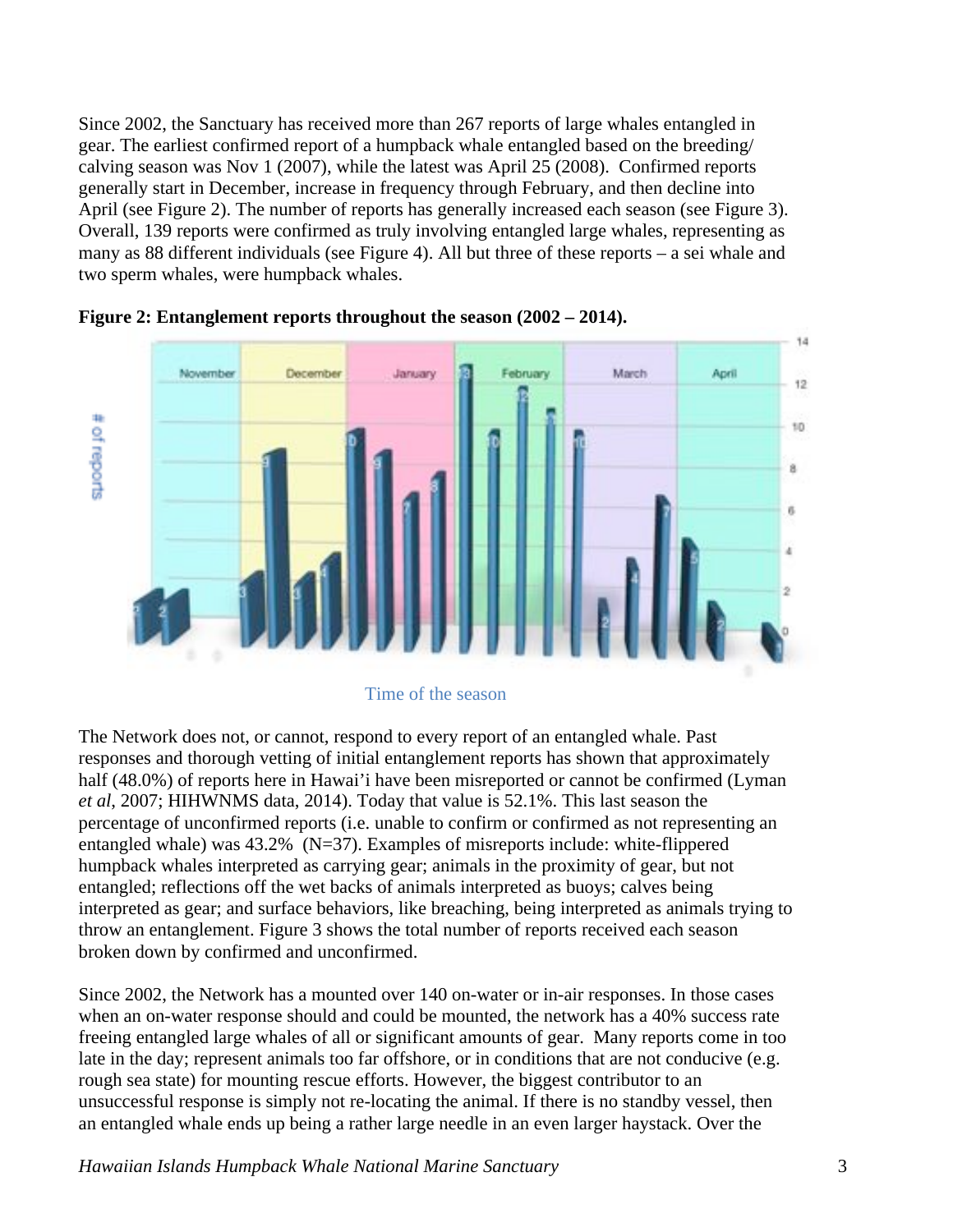years standby support has increased, resulting in a greater success rate. In addition to the Network, the tour industry and whale researchers have been extremely valuable towards monitoring the animals until additional help can arrive.





## **Figure 4: Number of confirmed animals reported entangled in Hawai'i between 2002 and 2014 seasons.**



*Hawaiian Islands Humpback Whale National Marine Sanctuary* 4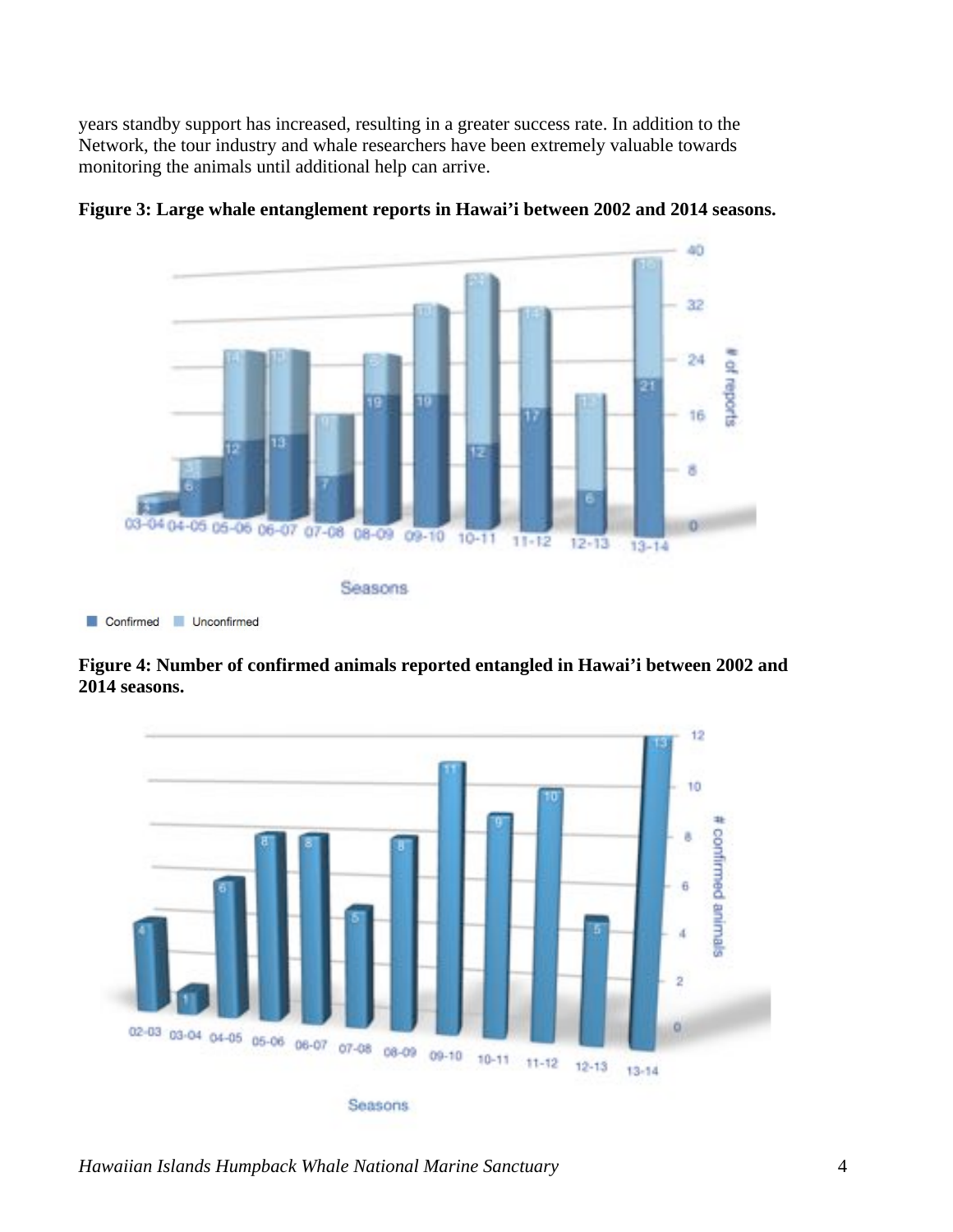

**Figure 5: Number of responses to entangled whales in Hawai'i between 2002 and 2014 seasons.** 

Since 2002, the Network has removed or recovered over 8,000 feet of entangling gear<sup>1</sup> from 20 large whales (19 humpbacks and 1 sei whale) around the main Hawaiian Islands. Animals Alaska. Eight (8) of the reports of Alaska gear were commercial trap gear. The greatest known straight-line distance (accounting for obstacles) a whale has carried gear is over 2,450 nm entanglements reported in local pot gear has increased. To date, at least 10 animals have been have been confirmed entangled in local fishing gear (traps, longline and monofilament), mooring gear, marine debris, and active fished gear set as far away as Alaska. To date, 12 humpback whales reported entangled in Hawaiʻi have been confirmed to have gear from (between Wrangell, Alaska and the island of Maui). Over the last several years the number of reported entangled in trap gear set around the main Hawaiian Islands.

### **Figure 6: Percentage of gear types removed from, or documented on entangled humpback whales off Hawai'i between 2003 and 2014.**



*Hawaiian Islands Humpback Whale National Marine Sanctuary* 5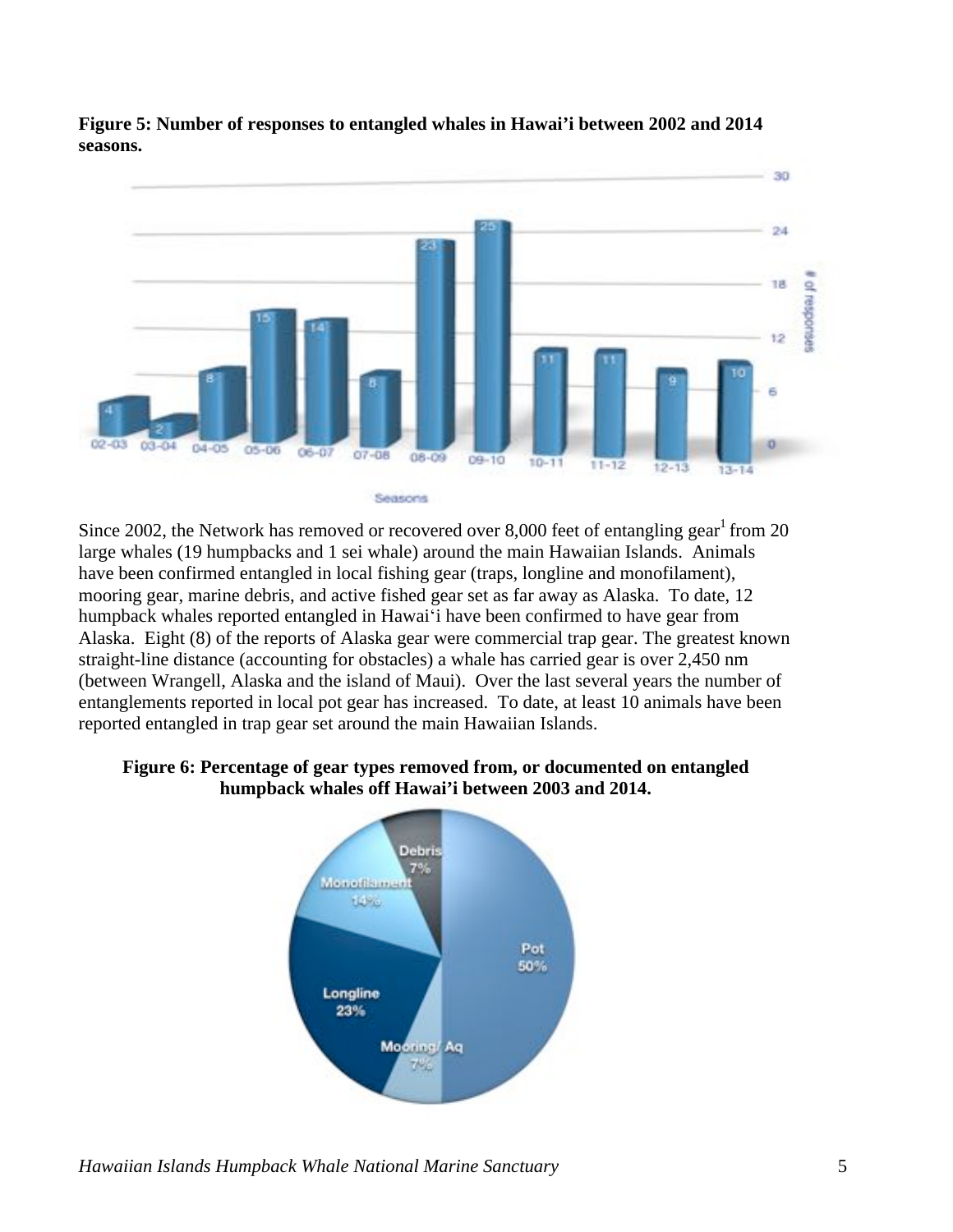Since 2002 the largest percentage of animals confirmed entangled have been juveniles (n=37). Many of these reports were received early in the season. Reports of juveniles are based on size, and thus may represent a degree of error (e.g. a small adult male may be reported as a juvenile). Adults were the next most frequent age class at 34% (n=30). Only 5 calves have been confirmed entangled in Hawai'i since 2001 (see Figure 7).





 (21) reports were received. The large number of reports represented at least 13 different The 2013-2014 humpback whale season (November 1, 2013 – May 15, 2014) had the highest number of confirmed large whale entanglement reports of any season since 2002. Twenty-one animals, which was also the greatest number of whales reported entangled in any season.



**Figure 8: Location of confirmed entanglement reports during 2013- 2014 season** 

*Hawaiian Islands Humpback Whale National Marine Sanctuary* 6

**<sup>2013-2014</sup> season:**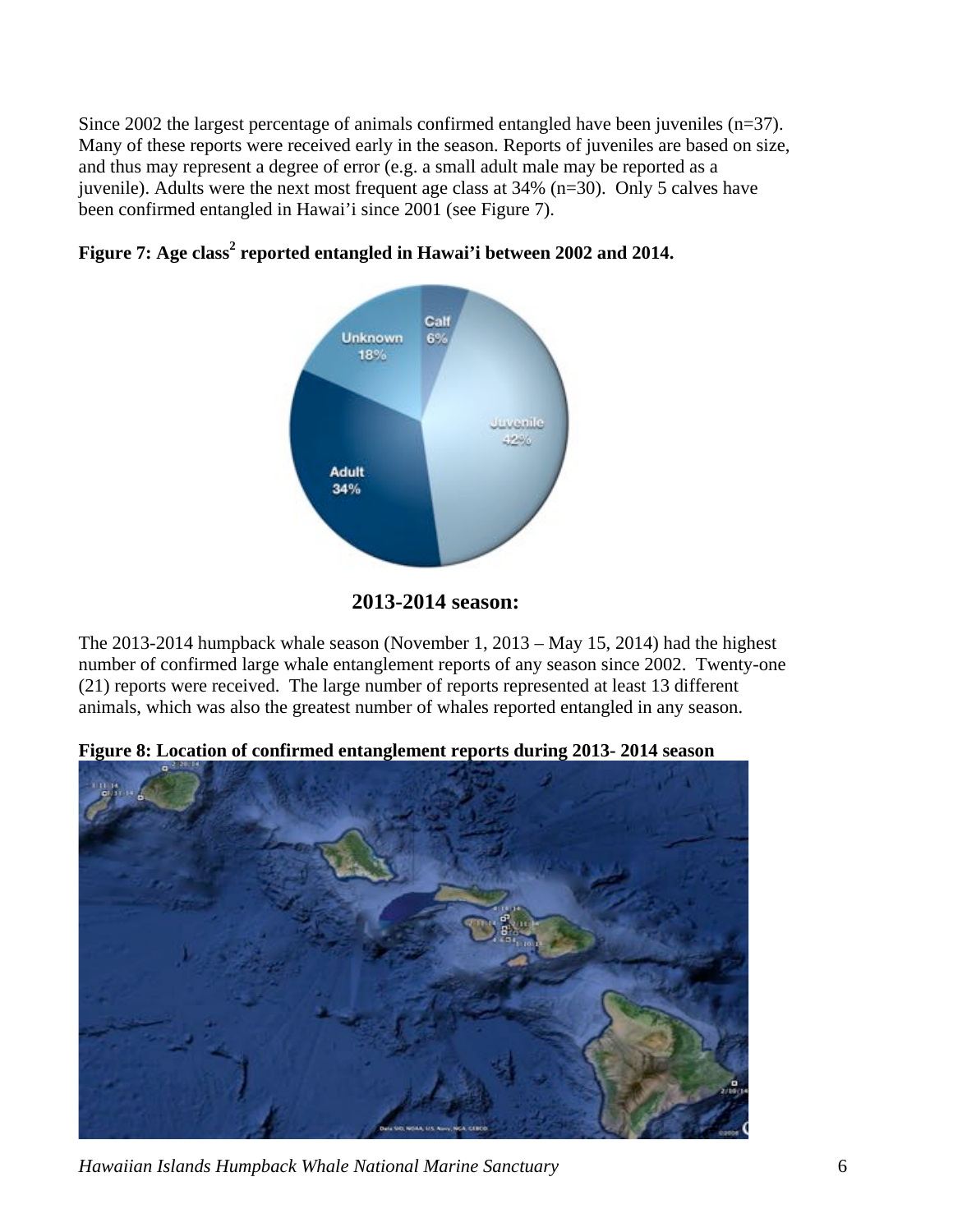The network mounted 10 on-water response efforts to 9 different entangled whales. Five (5) animals were never re-located or lost during response efforts. One (1) disentanglement effort to free a whale was unsuccessful. One (1) entangled humpback was tagged and subsequently disentangled. Three humpback whales, including a calf, were freed of all entangling gear. Maui Nui (waters leeward of the island of Maui) had the most confirmed cases of entangled large whales this season with 9 cases. There were also 3 confirmed cases off Kauaʻi and one off the island of Hawaiʻi (see Figure 8).

Of the gear removed or documented on the animals this season, 2 were crab pot (trap) gear from Alaska, 1 was longline gear and 10 were not identified. Seven (7) of the entangled humpback whales were adults, 4 juveniles, and 1 was a calf. This was the second consecutive season in which calves have been reported entangled.





## **The season was unique in several ways:**

1. Was a busy season with a large number of reports, responses and successful outcomes. The season started fairly early, with the first report being November 11, 2013 and went till late in the season, with the last report being April 17, 2014.

2. For a second consecutive year a humpback whale calf was reported entangled. The entanglement ended up being very similar to what was reported the previous season – a tightly embedded wrap forward of the pectoral flippers with nothing trailing. This season, however, a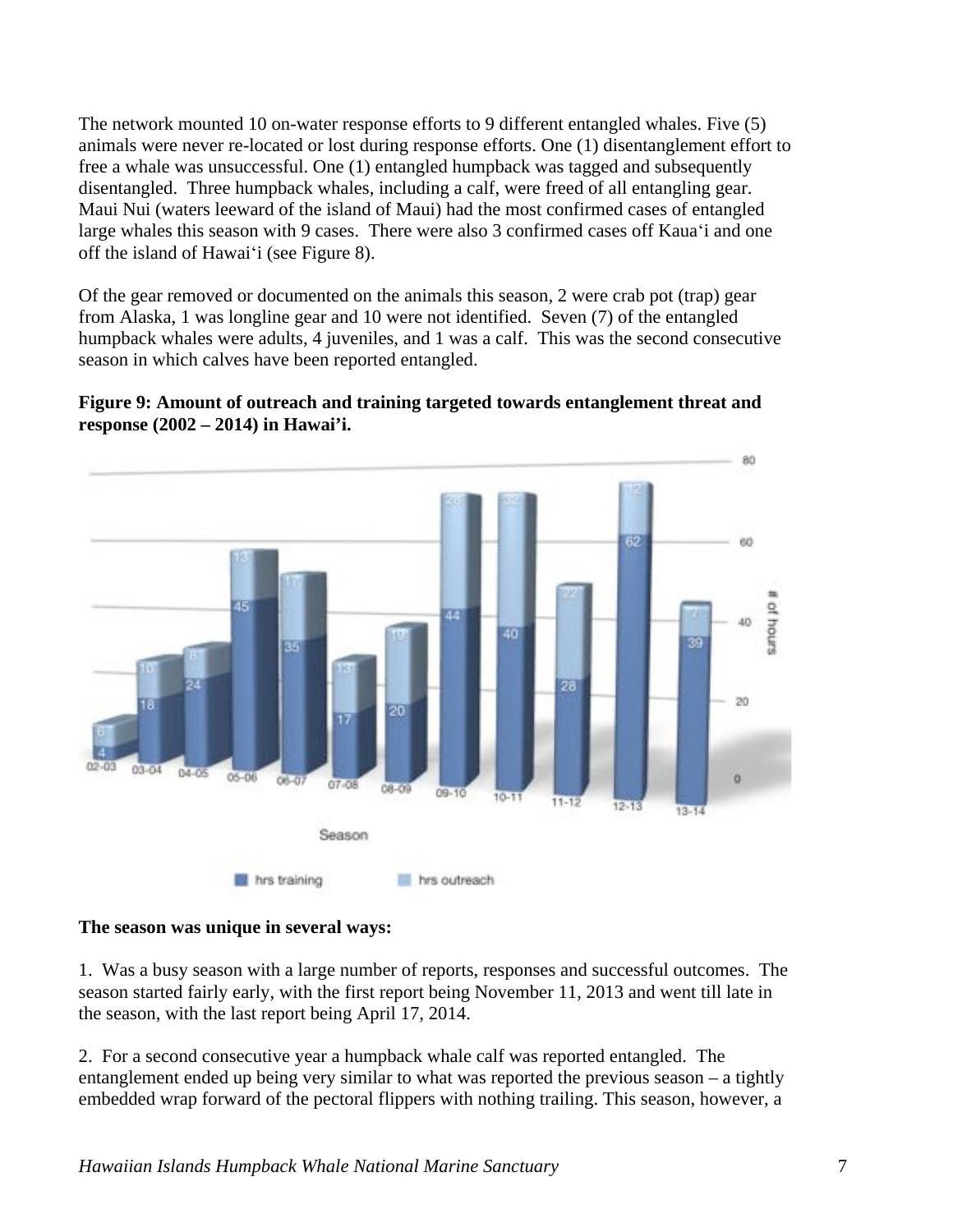specially designed and fabricated multi-edged hooked knife was used to successfully cut the calf free. This was an extremely difficult task and was unique for the overall national network.

 entanglement. Their actions are the catalyst that helps us save an animal, and at the same time, gain valuable information towards threat reduction that might help us save many more animals 3. It is becoming more and more apparent the important role the tour industry plays towards the large whale entanglement response effort. In almost all cases they were the reporting party, and provided initial assessment, documentation, and standby support. Tour industry on several occasions organized themselves to lend standby support until the authorized response team could arrive. They were the difference between just receiving a report of an entangled animal; and that of being able to mount an effort towards freeing an animal from a life threatening in the future.

 citizens - perhaps an indication of our greater outreach and awareness efforts. 4. Reports were received from a greater variety of sources, including tour operators, commercial airline pilots, ultra-light pilots, tugboat captain, fishers, researchers, and private

5. While Hawaiʻiʻs waters might be conducive to mariners wanting to jump in the water to observe or otherwise assist an entangled whale, reports of such actions have been few over the years. Since the Networkʻs inception, a large amount of outreach has focused on reducing, or better yet, eliminating, instances of in-water responses. Unfortunately, this past season, two cases were recorded. A tour operator got into the water to photo-document an entangled animal, and another tour operator, similarly wanting to better assess the entanglement, ended up cutting off the trailing buoys when the opportunity presented itself. Both efforts were followed up with debriefs, enforcement, and additional outreach efforts.

6. This season, a large number of appropriate Network members were provided opportunities to have hands-on experience with core large whale entanglement response actions. These included throwing grab and cutting grapples, wielding knives on poles, attaching buoys (kegging and telemetry), and piloting approach vessels. Eight (8) trained responders got valuable hands-on experience.

## **Summary of 2013-2014 season disentanglement reports and efforts:**

• Thirty-seven (37) reports of entangled whales were received this season (16 unconfirmed and 21 confirmed).

highest number of animals reported within a season. • As many as 13 humpback whales were confirmed entangled in gear, which represents the

- highest number of animals reported within a season.<br>• Nine (9) of the entangled whales were initially sighted within Sanctuary waters.
- Maui Nui waters had the most reports (9, compared to 3 off Kaua'I, and 1 off Hawai'i).

• Seven  $(7)$  reports involved adults, 4 were juveniles, 1 was a calf, and 1 was a of unknown age class.

• There were 10 responses mounted to nine different animals.

• Eight (8) trained Network members got hands-on experience in large whale entanglement response (e.g. disentanglement or tagging efforts).

• Research organizations, Hawai'i Marine Education and Research (Mark Deakos), Hawaiʻi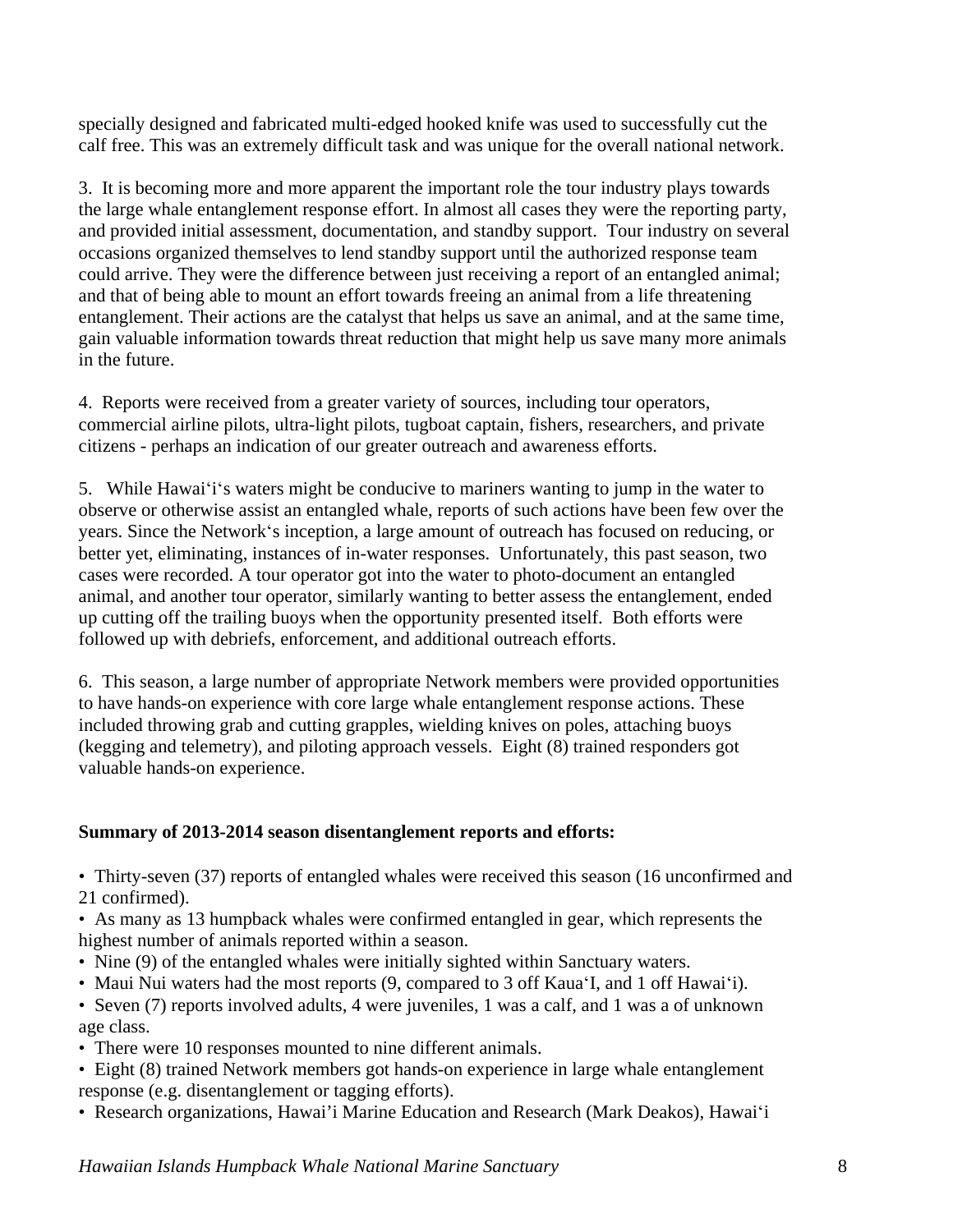Marine Mammal Consortium (Chris Gabriele and Suzanne Yin), Hawaiʻi Whale Research Foundation (Jeff Kalbach, Jill Michelson, and Doug Perrine), Jupiter Foundation (Beth Goodwin, Murray Taylor) and NOAA's Pacific Islands Fisheries Science Center (Chad Yoshinaga), assisted with response efforts.

sightings, documentation, and monitoring of entangled animals. • Tour industry platforms from Ultimate Whale Watch (Wiki Wahine), Pacific Whale Foundation (Ocean Discovery, Ocean Quest, Ocean Freedom, Ocean Adventurer, Ocean Intrigue, Ocean Odyssey), Cane Fire, the Maui Nui Explorer, Trilogy Excursions (Trilogy III), Great White, Sea Quest, Kauai Sea Tours, Holo Holo Charters, Ocean Sports, Bubbles Below diving, Wild Hawaiʻi Ocean Adventures, Atlantis Excursions (Navitek I), Safari Explorer, Napali Explorer II, Napali Riders, and Leilani assisted and were instrumental in providing

 sightings, documentation, and monitoring of entangled animals. • The charter fishing vessels, Lucky Strike II and Marjorie Ann provided assistance and/or reports. Crews from a commercial fishing vessel, Kanaloa, and a tugboat, provided reports and assistance.

• Aerial reporting was provided by Blue Hawaiian Helicopters, Mauna Loa Helicopters, Island Air, Birds of Paradise Ultra-lights, and Niʻihau Helicopters.

 stations); Hawaiʻi's Department of Aquatic Resources (DAR); Kahoolawe Island Reserve • Support was also provided by the United States Coast Guard (Sector, Oahu and Maui Commission (KIRC); and NOAA's National Marine Fisheries Services' Pacific Islands Regional Office (and Observer Program), Pacific Islands Fisheries Science Center, NOAA Corps, and the West Maui, and the University of Hawaiʻiʻs West Hawaii response teams.

## **Case report of disentanglement efforts:**

**12/15/2013 Response to an entangled humpback whale calf off Maui:** 



**N. Davis, NOAA MMHSRP (permit# 932-1905)** 

 09:16 Report of entangled humpback whale calf, with mother and escort received from Pacific Whale Foundation (PWF) vessel, Ocean Discovery, 1 nm outside Lahaina Harbor, Maui.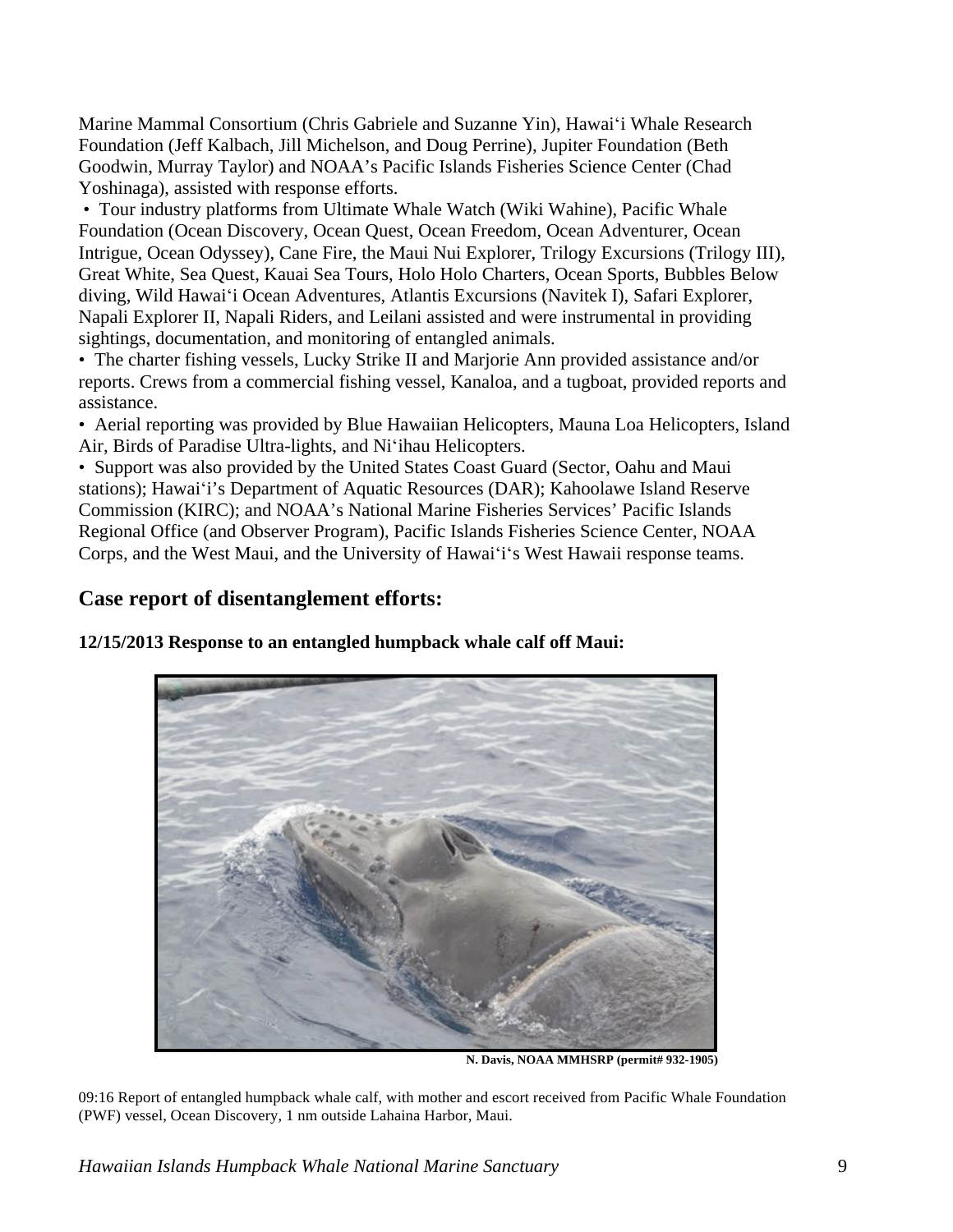10:00 Response team assembles at Sanctuary's response vessel, Koholā, for pre-brief and role assignments.

 10:28 Koholā is underway with team made up of Ed Lyman and Bo Petty of Sanctuary, Joseph Carrier, LTJG of NOAA Corps, Nicole Davis of NOAA Fisheries, Grant Thompson of Kaho'olawe Island Reserve Commission, Casey Cohan of PWF, and Alice Walker.

 Ocean Discovery has monitored the animals and passed them off to Ultimate Whale Watch vessel, Wiki Wahine, with Lee James onboard.

 confirmed to only represent the deeply embedded line(s) around the calf's body. No gear trails. Calf is accompanied by its mother and an escort. Decision made to use larger (safer) and higher (visibility) platforms to access animal and to reach out with a 25-foot carbon fiber pole with a hooked knife on the end. Knife angle is adjusted to hopefully provide best chance to get into the wound and catch wraps entangling the animal. A combination of passive positioning, in the hopes that the calf will approach the vessel, and several more active approaches are enlisted. Three attempts provide contact of knife to animal. One of these may have made contact with the entangling gear. 11:10 Koholā arrived on scene and begins additional assessment and photo documentation. Entanglement

Animals became more agitated. Escort made several approaches toward response vessel.

12:20 Standing off to allow animals to calm down.

12:35 Effort moved to vessel Wiki Wahine (sans passengers), a large, but more responsive vessel.

 12:45 - 13:20 Two more contacts were made with animal/ gear. The latter one may have caught gear, but elicited a tail flick from calf, which disengaged the knife.

 13:27 Between the evasive behavior of the animals and somewhat aggressive behavior of the escort, and the fact mission for the day. It is possible that contact was made with the entangling gear twice and that it has been weakened and may part with time. that weather and winds were forecasted to arrive in the area within 30 minutes, a decision was made to abort the

14:07 Koholā back at Maʻalaea Harbor.

#### *12/18/2013*



**Grant Thompson attempts to cut the calf free. B. Petty, NOAA MMHSRP (permit# 932-1905)**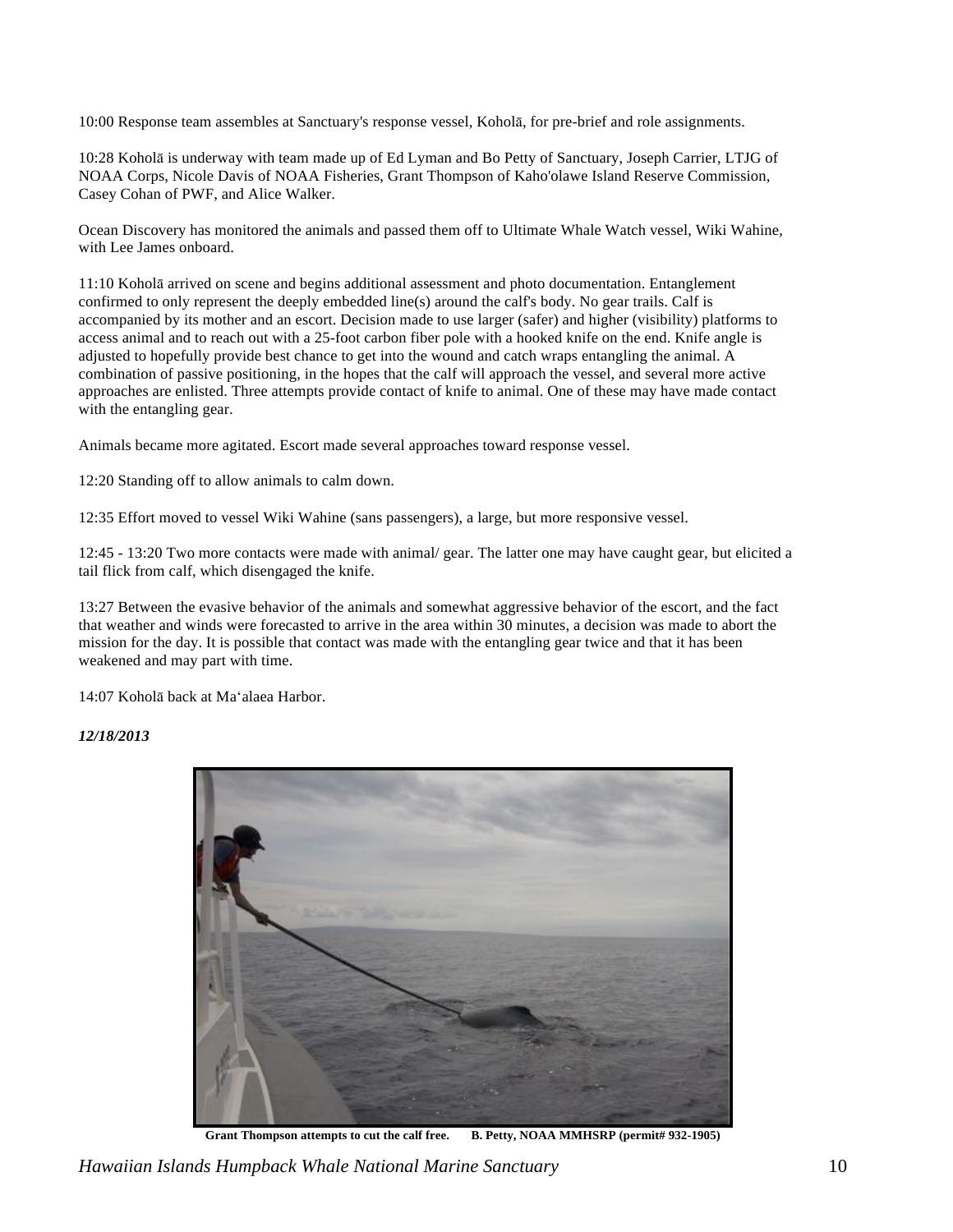12:15 Call from Na Pali Explorer of entangled calf off Maneli Bay, Lanai. The animal has a tight wrap of line around its body just forward off its pectoral flippers. The entanglement is considered life threatening as the animal is rapidly growing into the tightly wrapped gear.

 Several tour vessels, including Maui Adventure Cruises vessel, Safari Explorer and Hawaiʻi Whale Research Foundation, and the Pacific Whale Foundation's Ocean Odyssey worked together to monitor the animal while a response was mounted.

 12:55 Authorized and trained response team made up of personnel from Sanctuary, NOAA Corps, NOAA Fisheries and USCG depart Ma'alaea Harbor on vessel Koholā.

15:03 First attempt to cut the line made. Contact was made, but line was not cut.

15:38 Second attempt was made. Contact made, however line was not cut.

 16:21 Third attempt is made with a specially designed knife, which resulted in the line appearing to be successfully cut. The animals headed south.

 16:29 Fourth attempt -a follow-up cut is made, due to how deep the wound is and the uncertainty that all the line has been cut. This cut does make it evident that the animal is free of gear.

16:30 The whales are evasive and moving south. The response team attempted to obtain documentation.

16:40 The animals are continuing south and the team ends effort to obtain further documentation.

16:45 Last sighting of animals. Response team departs for harbor.

 Mahalo to everyone for their assistance, especially the Explorer vessels and the Pacific Whale Foundation vessel, Ocean Odyssey, for monitoring the animal. Special thanks to Grant Thompson for designing and fabricating the knife that cut the animal free, and to the U.S Coast Guard for their continued assistance.

### **1/10/2014 Response to an entangled adult humpback whale off Maui:**



**E. Lyman, NOAA MMHSRP (permit# 932-1905)**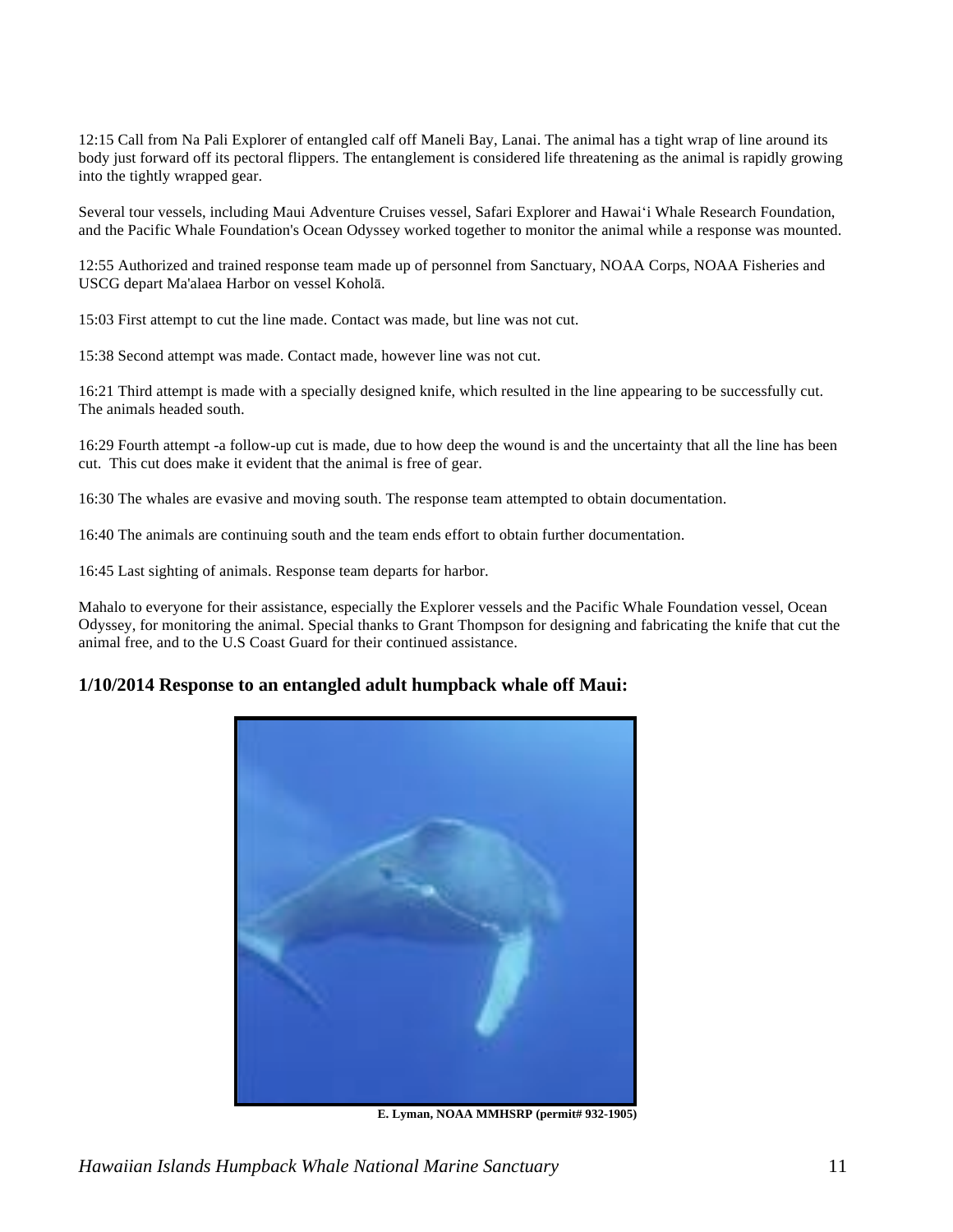#### 1/10/2014

 13:55 Captain Jill Michelson and crew aboard Maui Nui Explorer sighted an entangled adult humpback whale trailing gear off its right flipper. Animal assessed in poor condition. Status of entanglement was uncertain. Animal was in the company of several other animals, and heading rapidly to the SSE. Maui Nui Explorer provided initial assessment and documentation. However, considering distance offshore they could not continue monitoring the animal. Tour vessel Wiki Wahine attempted to re-locate the fast moving animals, but was unsuccessful.

Considering offshore location, time of day, fast moving animal, and uncertainty of status, response was not mounted.

#### 1/12/2013



Casey Cohen and Grant Thompson deploying the cutting grapple. J. Moore, **NOAA MMHSRP (permit# 932-1905)** 

 08:40 Captain Steve and crew aboard the vessel, Cane Fire, re-sighted the adult humpback whale with its right flipper entangled in gear approximately, 3 nm to the west of Mala Wharf, Maui. Signs of the entanglement's impact on the animal were light-colored and rough skin, a heavy load of reddish cyamid amphipods throughout the body, and the animal being slightly emaciated. Gear was briefly visible upon surfacing.

 10:00 The Hawaiian Islands Humpback Whale National Marine Sanctuary's vessel, Koholā, departed Maʻalaea Harbor with a trained and authorized response team consisting of personnel from HIHWNMS, NOAA Corps, Kaho'olawe Island Reserve Commission, Pacific Whale Foundation, and Jason Moore for photography (1º documenter).

 10:05 Ultimate Whale Watch vessel, Aloha Kai, underway from Lahaina Harbor with trained responders Lee James of Ultimate Whale Watch and Mark Deakos of Hawaiʻi Marine Education and Research on board.

10:35 Aloha Kai on scene of entangled whale.

11:22 Koholā arrived at site of entangled whale. Position was 20º 56.83'N / 156º 48.91'W with Beaufort of 4.

 12:00 The first approach was made with Grant Thompson of Kaho'olawe Island Reserve Commission using a pole with a fixed knife and Casey Cohan of Pacific Whale Foundation providing back-up. The decision to use a pole was made based on reports of the whale closely approaching vessels. Unfortunately the whale did not allow for a close enough approach, leading to the decision to switch to using the cutting grapple.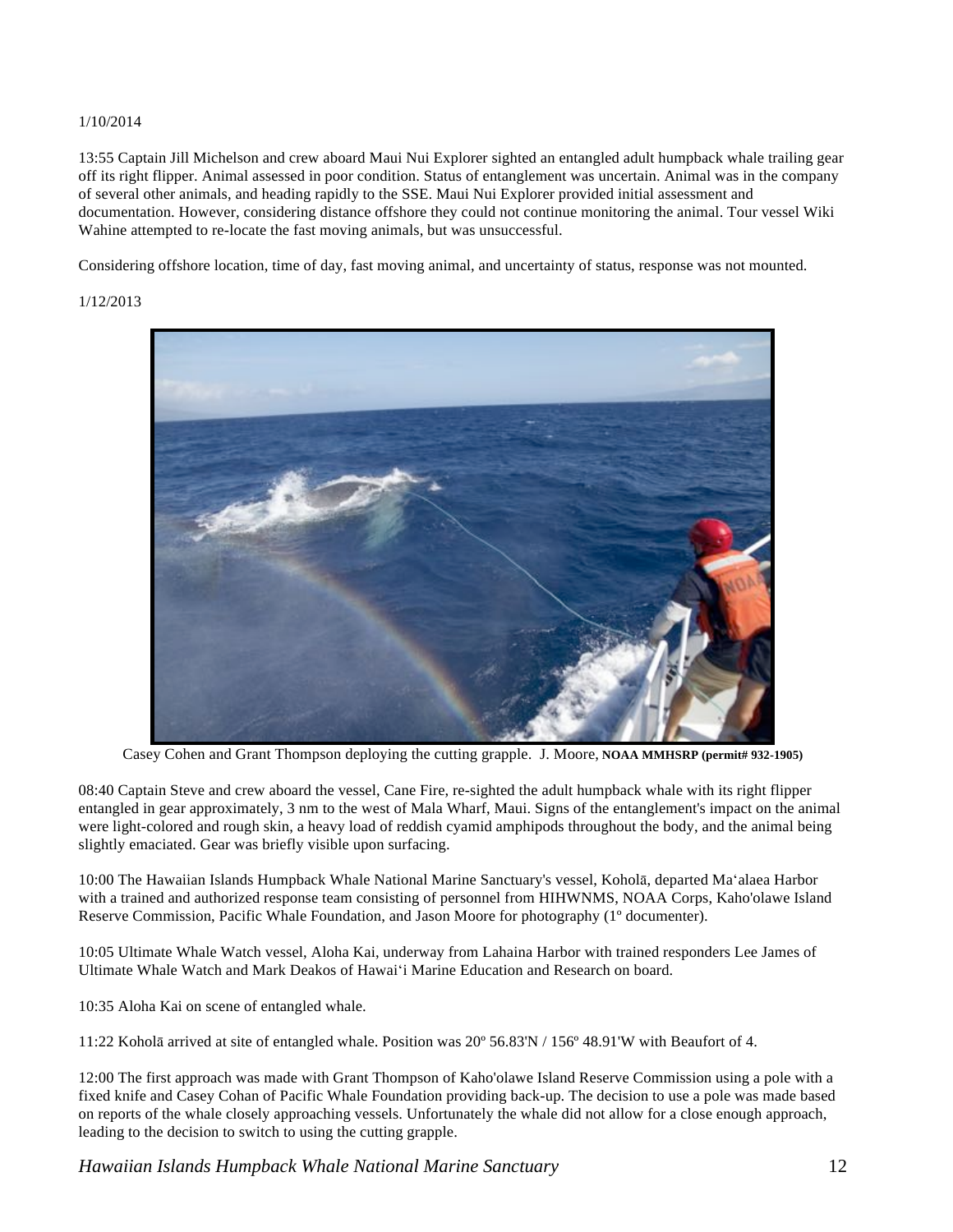12:30 A second close approach was made, but the grapple was not thrown.

 12:55 Aloha Kai left the scene to respond to a vessel taking on water. The distressed vessel is fine and the Aloha Kai returns to join the response.

 13:10 Beaufort is 4-5. A third attempt was made with an excellent grapple throw by Casey Cohen coming just three feet shy of the gear.

13:20 (approx.) Aloha Kai departs.

13:30 Beaufort is 5-6.

 13:55 Due to the evasive nature of the whale and the deteriorating sea-state that the animal traveled into, the response is halted and the Koholā departs for the harbor.

15:38 Koholā arrives at Maʻalaea Harbor.

### **2/10/2014 Report and response to an entangled adult humpback whale off Maui:**



*J. Moore,* **NOAA MMHSRP (permit# 932-1905)** 

#### 2/10/14

 Adult humpback whale reported by commercial fisherman with line draped over body and trailing to a bundle of gear approx. 30 ft. behind the animal just south of Kumukuhi Point, Hawaiʻi. What is believed to be a white Clorox bottle is part of the entanglement, residing near the tail. The animal is active (tail slapping) and appeared "disturbed".

#### 2/14/14

 13:15 Liam Powers aboard the tour vessel Sea Quest reported an entangled humpback whale in Kealakehua Bay, Hawaiʻi. The animal is either a large subadult or perhaps smaller adult. The entanglement involved a white buoy trailing 30 feet behind the animal. The origin of the entanglement on the animal was unknown. The animal was in poor condition, being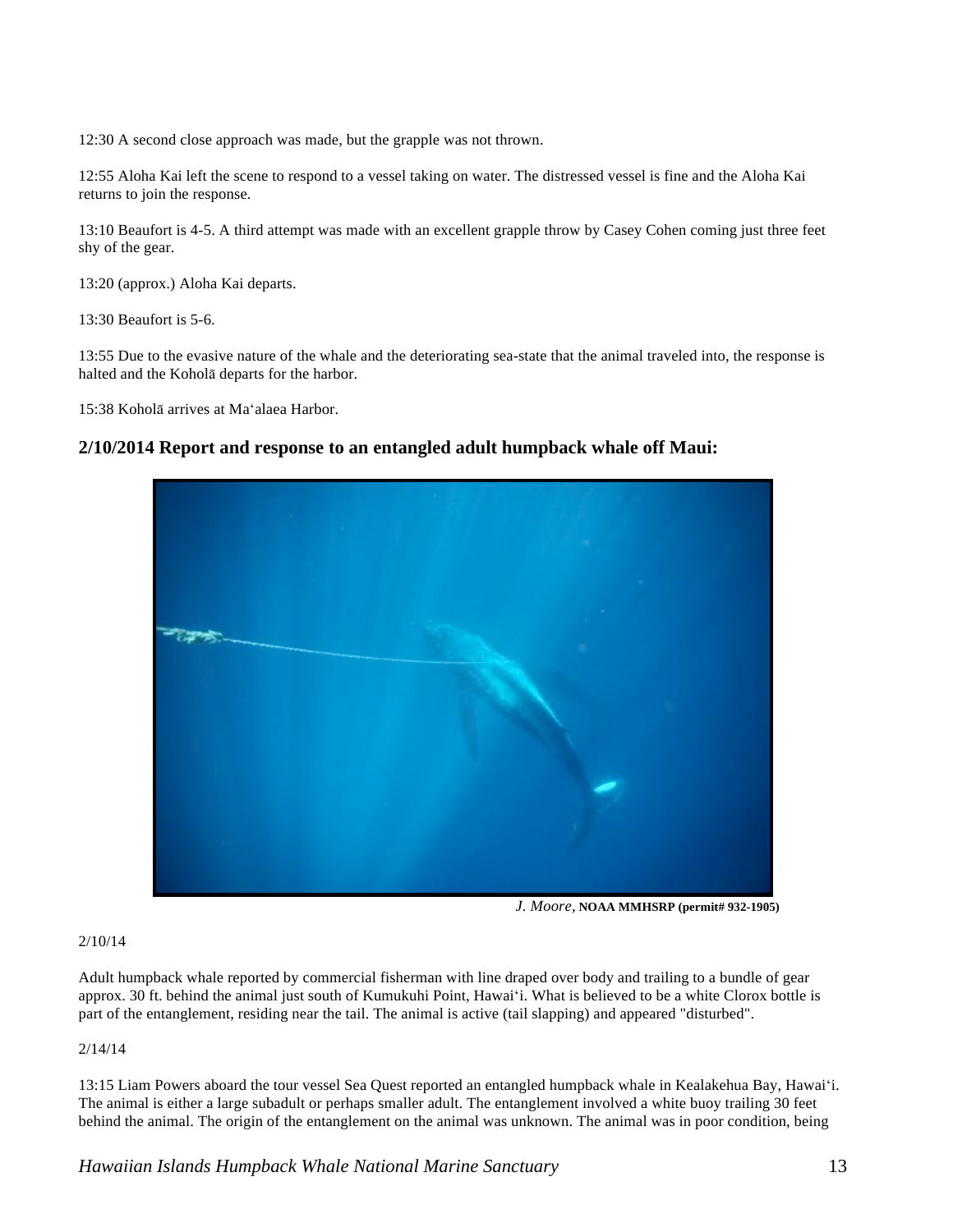extremely emaciated, light-colored, and with a heavy load of brownish cyamid amphipods (whale lice). The animal was believed to be moving slowly (not anchored). It is possible that the report represents the same animal reported entangled SE of Hilo Bay on February 10. No immediate response was possible.

2/16/14

 Daren Verbeck, aboard a Wild Hawaiʻi Ocean Adventures vessel, re-sighted the humpback whale trailing the white buoy 30 feet behind off Kailua-Kona. Verbeck obtained excellent opportunistic underwater imagery of entangled animal. An authorized and trained first responder team made up of Steve Cotton (Hawaiʻi's Division of Aquatic Resources - DAR), Bob Gladden, Julie Steelman, and others were able to attach a telemetry buoy to the trailing gear and at this time the animal is off Honokohau Harbor. Plans were made to mount a full response the next day if the animal remained in protected waters.

2/17/14

05:30 Last fix at 20º 02.5'N / 155º 55.17'W

 Chad Yoshinaga of NOAA Fisheries Pacific Islands Science Center and Ed Lyman of Hawaiian Islands Humpback Whale National Marine Sanctuary flew to Hawaiʻi (Big Island) to work with Bill Walsh, Steve Cotton and Ross Martin, all of DAR and Bob Gladden using both Bob's and the DAR vessel.

 Chris Gabriele, Suzanne Yin, and others aboard Hawaiʻi Marine Mammal Consortium vessel attempted to track and re- locate animal along the Kohala Coast. Chad Wiggins of The Nature Conservancy provided some opportunistic effort in the area as well. Jeff McConnel of Ocean Sports and Murray Taylor of The Jupiter Foundation moved rescue gear to Kawaihae Harbor for possible transfer to Gladden vessel. Animal continued swimming north and moved into rougher seas between islands. Decision made to stand-down. Animal crossed Channel during afternoon and made south shore of Maui by early evening.

19:35 Animal off Kaupo Gap, Maui. Last transmission before transmitter stopped broadcasting.

21:30 Lyman departed Big Island for Maui. Chad Yoshinaga returned to Oahu.

2/18/14

 Recon team of Joseph Carrier (NOAA Corps), Rachel Finn, and Ed Lyman from the Humpback Whale Sanctuary drove coastline to search for tag from shore. Search unsuccessful. No VHF signal received.



*Making the cut J. Moore, NOAA MMHSRP* (permit# 932-1905)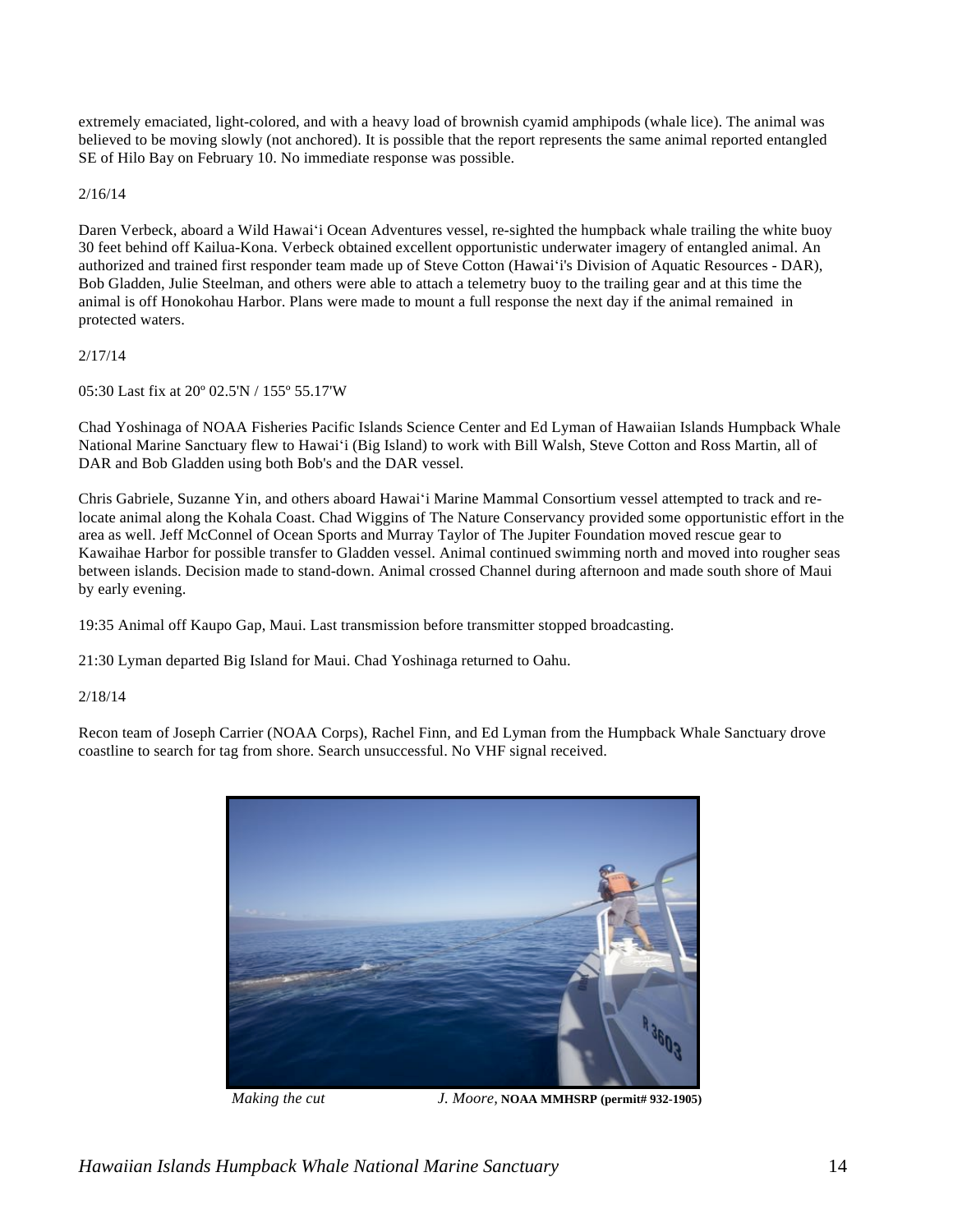#### 2/19/14

 08:30 Ryne Hall of Ultimate Whale Watch re-sighted entangled animal off Lahaina, Maui. Stands by until West Maui rapid response vessel, Aloha Kai, with Tiffany Thomas and Lee James onboard arrived on scene and takes over monitoring responsibilities.

 09:20 Sanctuary vessel, Koholā, underway from Maʻalaea Harbor with Rachel Finn, Joseph Carrier, Jason Moore, and Ed Lyman onboard. Team arrived on site and performs additional assessment and formulates action plan.

10:00 Approach made to cut line over the head is successful, and is enough to free animal of all gear.

10:05 Gear recovered. Additional images and a biopsy sample obtained.

11:44 Depart animal, which is still moving slowly to north in company of another adult humpback whale.

### **3/11/2014 Report and response to an entangled subadult humpback whale off Niʻihau:**

#### **3/11/2014:**



Image courtesy of HoloHolo Charters

 10:20 Mel Wills of Holo Holo Charters reported that one of their vessels returning to port has sighted an entangled humpback whale in Lehua Crater off the north end of Niʻihau. A Niʻihau Helicopter pilot reported the same animal soon after landing on Niʻihau.

 10:30 - 12:00 Unknown at the time, but remaining vessel at crater - a dive charter vessel, put someone in the water to better assess the animal and ended up cutting the two buoys off the trailing gear. The rest of the gear, including what is Enforcement is notified, the person spoken to, and additional outreach performed on the topic of approaching animals for any means. likely the lethal wraps are left on the animal. While well meaning, the act was illegal and not a very prudent action.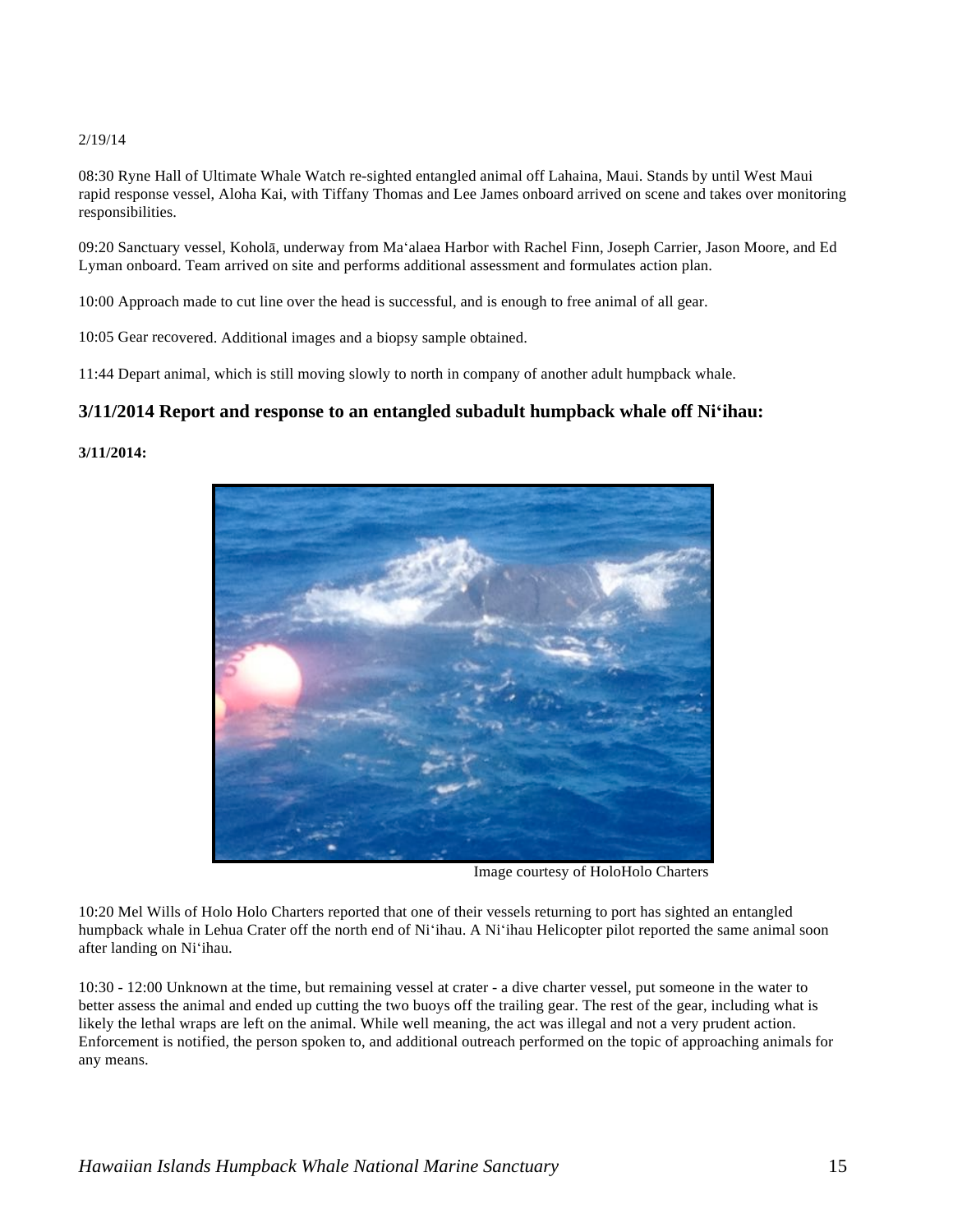13:00 The pilot of the Niʻihau Helicopter flew over the crater and did a quick search of the area for the entangled animal. The animal was actually sighted, but the pilot did not realize it at the time, since no one realized the buoys had been removed. Thinking the animal is mobile and needs to be re-located, response is put on hold.

 Alerts are sent out to notify the authorized response network to keep a sharp lookout for the animal. The U.S. Coast Guard investigates whether they can redirect training ops towards providing air support. Broadcast to mariners initiated.

#### **3/12/2014:**

No reports on the animal were received.

#### **3/13/2014:**

 Network is notified that a NOAA Fisheries employee has received information indicating that an unauthorized individual cut the animal free.

 By early afternoon it is determined that indeed a dive tour operator had cut the two buoys from the entangling gear. The network is alerted of the status change.

#### **3/14/2014:**

 19:05 The Hotline receives a report relayed by Lihue Air Traffic Control that an Island Air pilot coming into Lihue airport had sighted an entangled humpback whale with line or net around its tail. The description is similar enough in description, place and time to represent the Niʻihau animal.



Courtesy of J. Souza*,* **NOAA**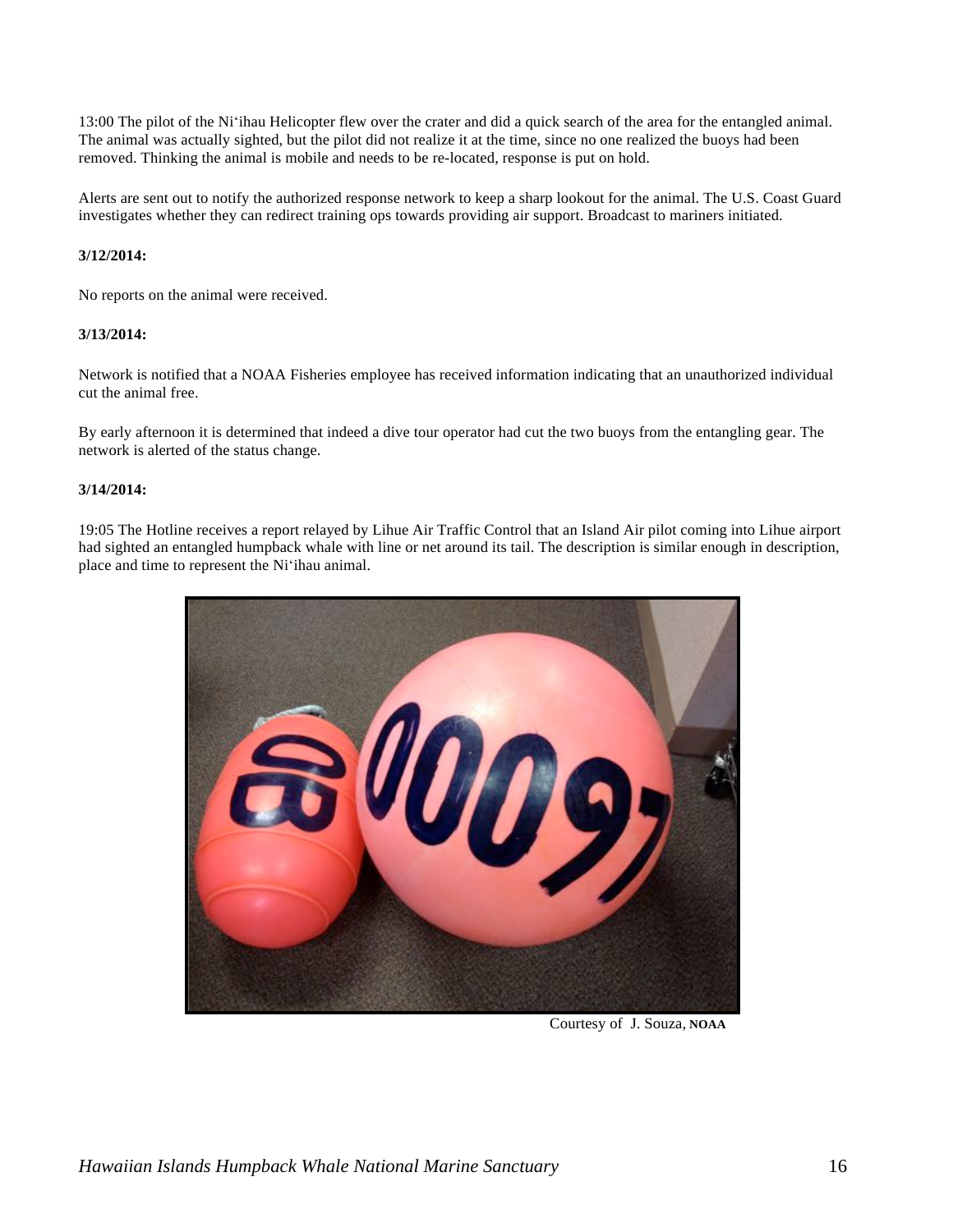**4/6/2014 Report and response to an entangled subadult humpback whale off Maui:** 

**4/6/2014:** 



*J. Moore,* **NOAA MMHSRP (permit# 932-1905)** 

07:45 Whale reported entangled by Captain Bryson of Pacific Whale Foundation vessel, Ocean Discovery.

 08:05 Response teams alerted and initial action plan formulated. Tour vessel, Wiki Wahine, takes over from Ocean Discovery.

 08:40 West Maui Response Team vessel, Aloha Kai, arrived on scene and takes over from Wiki Wahine. Lee James, Lindsey Zahaner, Jeff Martin on board.

 09:20 Sanctuary response vessel Koholā underway from Maʻalaea Harbor with Joseph Carrier, Nicole Davis, Jason Moore, Casey Cohan, and Ed Lyman on board.

 10:00 Koholā on scene. Animals on 20 minute dives and only taking 3 - 5 breaths. Beaufort at 3 - approaching 4. Response teams continued assessment. Approaches made to get underwater documentation via polecam and holding camera over side of vessel.

 11:00 Assessment completed. Beaufort has climbed to 4/5. Animal has bridle of line through mouth. Line exiting left side runs 40 feet from mouth with only one knot and no buoys observed. Considering entanglement and conditions, decision made to work from larger vessel (not deploy the rescue inflatable), and apply drag to line exiting right side of the mouth.

12:00 Casey Cohan aboard Koholā successfully grapples line trailing behind right side of animal. Telemetry buoy deployed.

12:24 Jeff Martin aboard the Aloha Kai attached second buoy - an A3 polyball.

12:27 Casey Cohan attached third buoy - another polyball, from Koholā.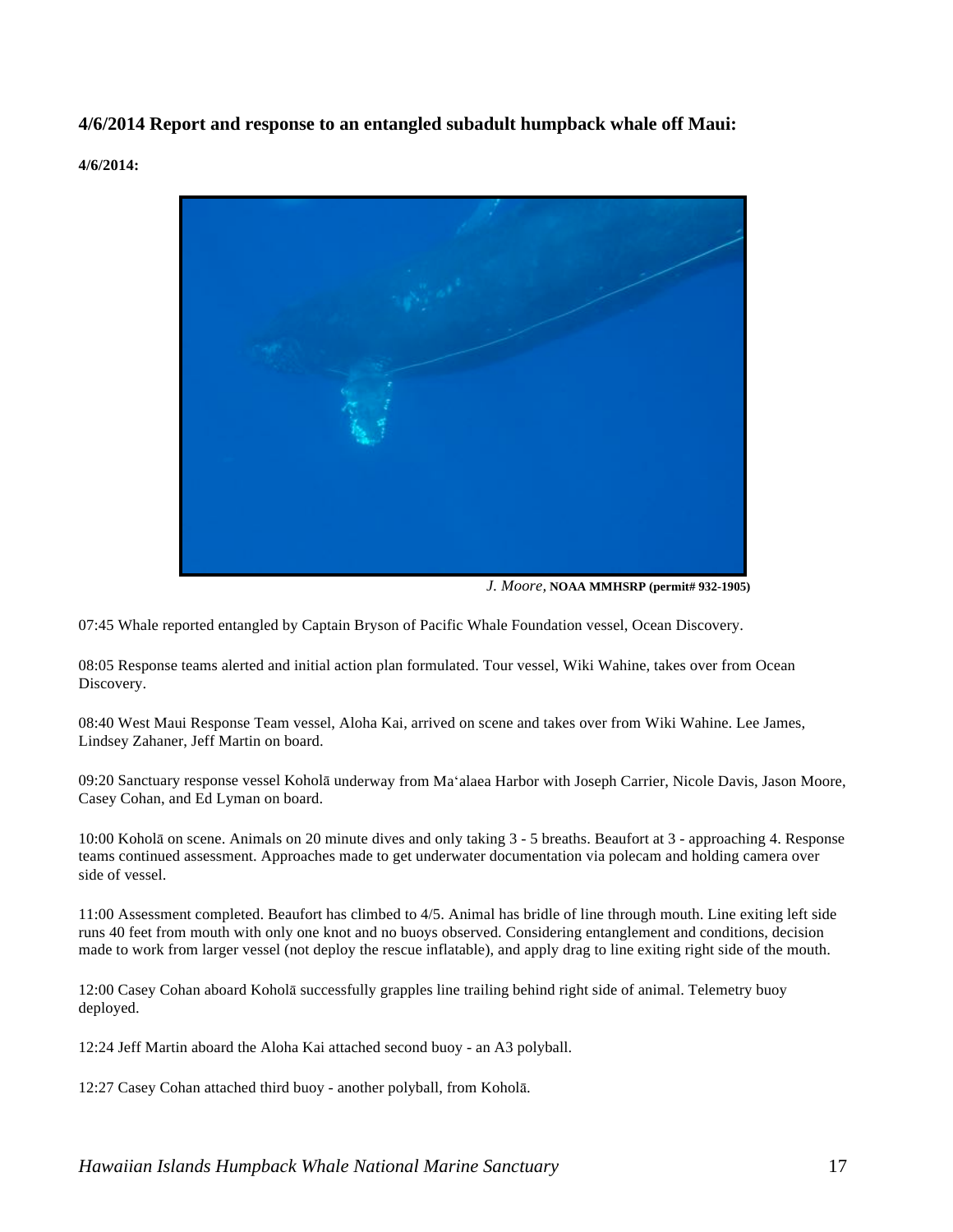12:30 All buoys go slack/ still. Response team carefully recovered gear and determined that all gear is off animal. Team attempted to get additional assessment and skin samples.

13:05 Jason Moore successfully biopsy sampled animal.

13:20 Nicole Davis successfully captured fluke of entangled animal. Teams depart for respective harbors.

14:00 Everyone back at their slips.



 *Casey Cohen and Ed Lyman haul gear removed from a whale*  *N. Davis,* **NOAA MMHSRP (permit# 932-1905)** 

### **References:**

*novaeagliae*, in the North Pacific. Abstract for SPLASH Symposium. at 18<sup>th</sup> Biennial Lyman, E., J. Cordaro, K. Jackson, A. Jensen, D. Mattila, B. Norberg, L. Spaven, S. Wilkin, K. Wilkinson. A preliminary investigation of gear entangling humpback whales, *Megaptera*  Conference of the Biology of Marine Mammals. October 11, 2009. Quebec, Canada

Lyman, E. G., J. Kenney, S. Landry, D. Mattila, and J. Robbins. Reliability of Eyewitness Reports of Entangled Large Whales: what do formal disentanglement programs tell us about the global problem? Abstract in the Proceedings of the  $17<sup>th</sup>$  Biennial Conference of the Biology of Marine Mammals. Nov. 29 – Dec 3, 2007 Cape Town, South Africa.

Robbins, J., J. Kenney, S. Landry, E. Lyman, and D. Mattila. Reliability of eyewitness reports of large whale entanglement. International Whaling Commission Paper. SC/59/BC2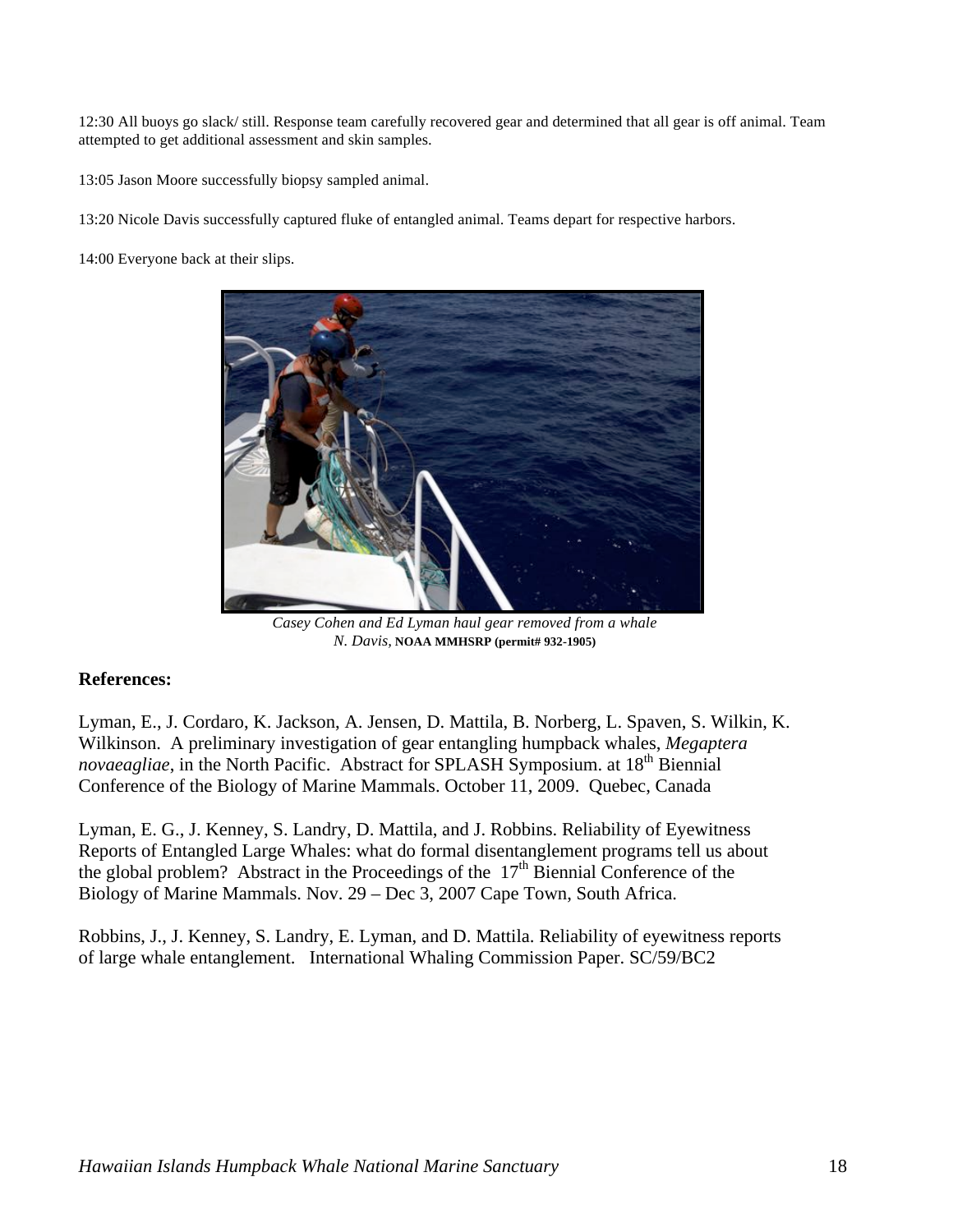### **Acknowledgements:**

Finally, much credit goes to the on-water community of tour boat operators, fishermen (fishers), biologists, and others that report, assess, help document, and many times stand by the animals until additional help can arrive. Ed Lyman of the Hawaiian Islands Humpback Whale National Marine Sanctuary coordinates the large whale entanglement response effort, and David Schofield of NOAA Fisheries Pacific Islands Regional Office coordinates the overall marine mammal response efforts for the Pacific islands region. However, it is the efforts of the on-water community that make the difference on whether an entangled whale is ultimately saved, and valuable information collected to reduce the entanglement threat to these magnificent animals in the future. This season the captains and crew aboard tour vessels, Pacific Whale Foundation's Ocean Discovery, Ocean Adventurer, Ocean Freedom, Ocean Intrigue, and Ocean Odyssey; Ultimate Whale Watch Wiki Wahine; Napali Explorer II; Maui Nui Explorer; Ocean Safari; Great White; Cane Fire; Holo Holo Charters; and Wild Hawaiʻi Ocean Adventures; were all instrumental during the different response efforts and deserve a great deal of credit. Our rescue efforts are likely to be successful when the on-water community reports, assesses, documents, and monitors the animal(s) until trained and wellequipped teams arrive.

Acknowledgements also go to the efforts of the Network's State and Federal partners, including the Hawaiian Islands Humpback Whale National Marine Sanctuary, U.S. Coast Guard, Hawaiʻi's Department of Land and Natural Resources (DLNR, DOCARE, DAR), NOAA's Pacific Islands Fisheries Science Center, NOAA Corps, and NOAA Fisheries' Pacific Islands Regional Office and Office of Protected Resources, and the U.S. Navy (Pacific Missile Range Facility).

Once again, credit goes to MacGillivray Freeman Films, whose surface asset (Chartered fishing vessel Luck Strike II) helped the response team search for an entangled whale. Tour operation Ocean Sports, based out of Kawaihae, provided additional assistance by storing and tending the local rescue gear at their warehouse. Jupiter Foundation out of Puako has also provided added support towards storage and technical support. Bob Gladden in the Kona region has also provided storage, designed gear and otherwise supported operations.

 that made the difference in freeing a similarly entangled calf this season. Another is Rachel goes to Jason Moore, a professional photographer, who has donated a great deal of his time, While there are many individuals and organizations to acknowledge, several warrant special mention. First, Grant Thompson of the Ko'oholawe Island Reserve Commission, who based on last season's efforts to free an entangled calf, took the initiative to fabricate a special knife Finn, the Sanctuary's Research and Response Assistant, who once again volunteered her time and worked tirelessly in maintaining our preparedness and assisted in many efforts. Lee James of Ultimate Whale Watch deserves special credit for his efforts in maintaining an authorized "West Maui" rapid response capability off Lahaina, Maui. Many of the reports this season were off Lahaina and having the West Maui Response capability, including the response vessel, Aloha Kai, made a big difference in many of our responses. Acknowledgement also and helped us better document our response efforts and increased our assessment capabilities.

Large whale entanglement response also requires funding and I would like to acknowledge and thank those that have contributed support. First, the Office of National Marine Sanctuaries and